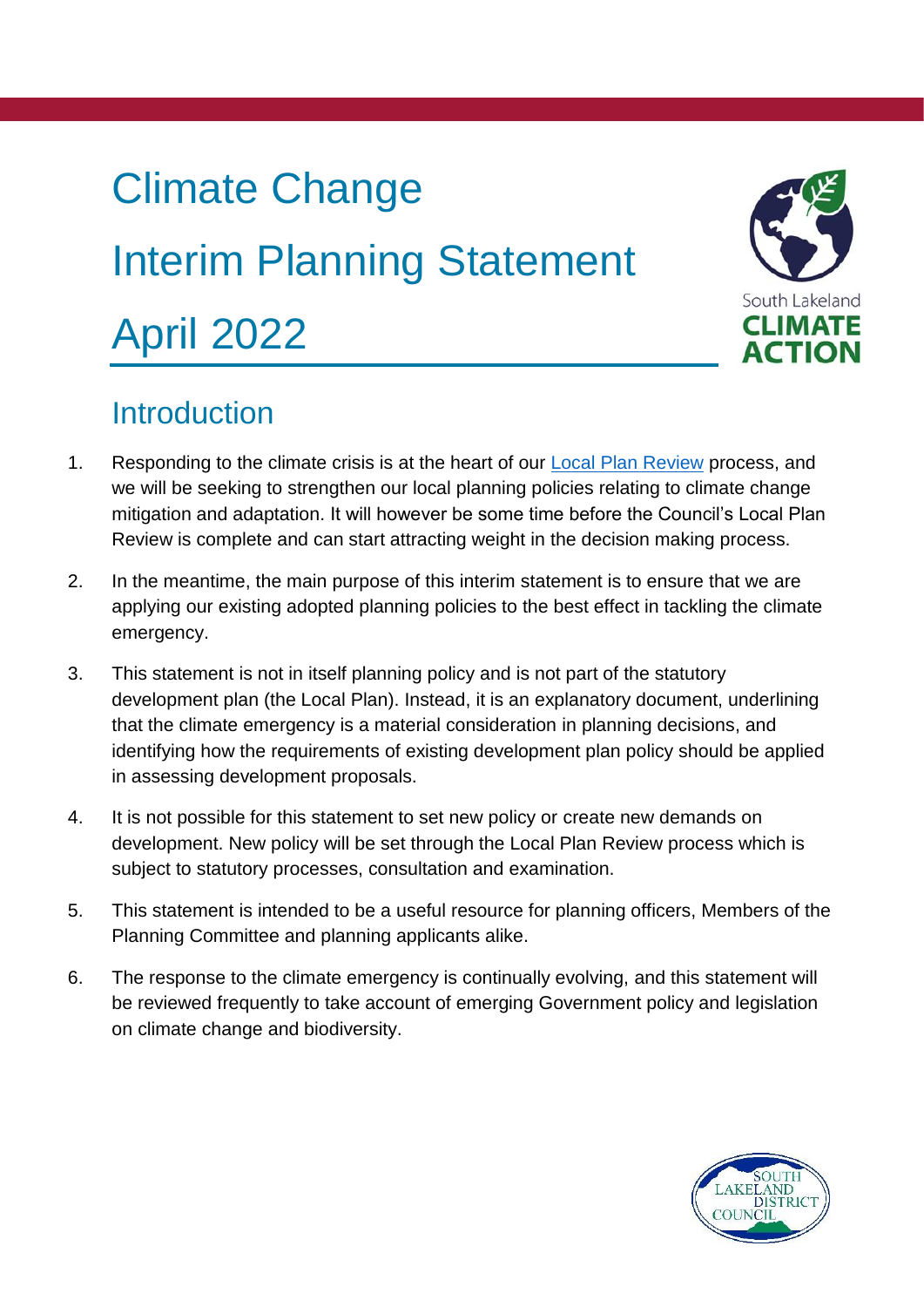# **Background**

- 7. The Government has set a legally binding target of reducing the UK's greenhouse gas emissions by 100% (net zero) from 1990 levels by 2050<sup>1</sup>. The UK's Sixth Carbon Budget recommends a target of a 78% reduction by 2035 in order to reach our net zero target.
- 8. Locally, South Lakeland District Council (SLDC) has set ambitious targets for the Council as an organisation to become carbon neutral by 2030 and as a district by 2037. New development must clearly play its part in reducing carbon emissions to contribute to meeting these targets.
- 9. The Council declared a climate emergency in February 2019, and we have a corporate [Climate Action Plan](https://www.southlakeland.gov.uk/media/7208/climate-change-action-plan-accessible.pdf) setting out how we will meet our carbon neutral ambitions.

# National Policy and Guidance

- 10. The revised National Planning Policy Framework (NPPF) states in paragraph 7 that **the purpose of the planning system is to contribute to sustainable development**.
- 11. Paragraph 152 states:

*"The planning system should support the transition to a low carbon future in a changing climate, taking full account of flood risk and coastal change. It should help to: shape places in ways that contribute to radical reductions in greenhouse gas emissions, minimise vulnerability and improve resilience; encourage the reuse of existing resources, including the conversion of existing buildings; and support renewable and low carbon energy and associated infrastructure."*

- 12. The online planning practice guidance has numerous sections relating to planning for climate change: [climate change,](https://www.gov.uk/guidance/climate-change) [flood risk and coastal change,](https://www.gov.uk/guidance/flood-risk-and-coastal-change) [natural environment,](https://www.gov.uk/guidance/natural-environment) [renewable and low carbon energy,](https://www.gov.uk/guidance/renewable-and-low-carbon-energy) [Travel Plans, Transport Assessments and](https://www.gov.uk/guidance/travel-plans-transport-assessments-and-statements)  [Statements.](https://www.gov.uk/guidance/travel-plans-transport-assessments-and-statements)
- 13. The [National Design Guide](https://assets.publishing.service.gov.uk/government/uploads/system/uploads/attachment_data/file/962113/National_design_guide.pdf) provides guidance on how good design should contribute to climate change mitigation and adaptation.



1

<sup>1</sup> Climate Change Act 2008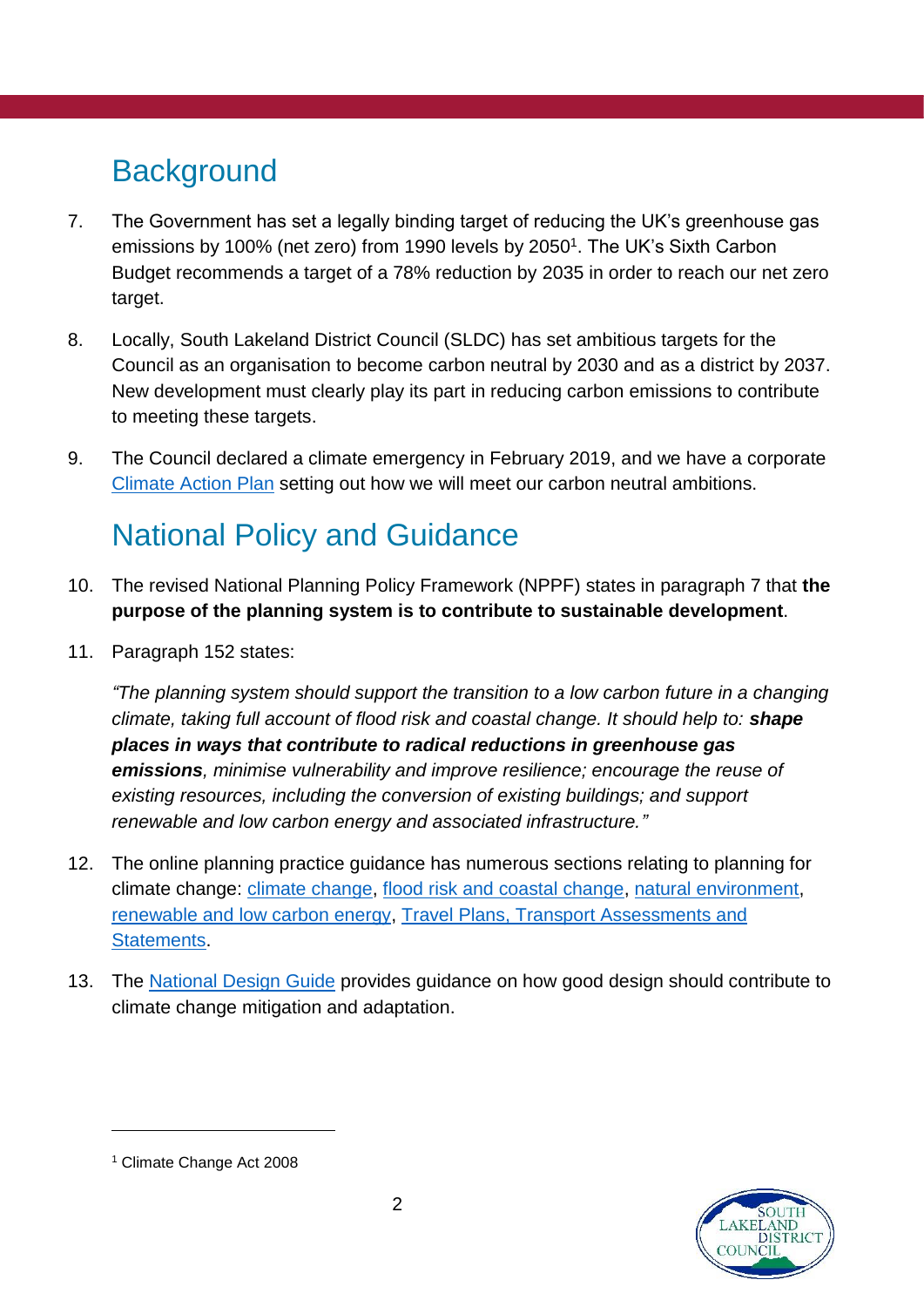#### Current Local Plan policies relating to climate change mitigation and adaptation

14. This section of the interim statement lists all the policies in our existing Local Plan that relate to the **mitigation** (reducing climate change through reducing greenhouse gas emissions) of and **adaptation** (adjusting to the impacts and reducing our vulnerability) to climate change. The key policy that sets out our strategic policy in relation to climate change is **Core Strategy Policy CS1.1** which states:

*"Opportunities must be taken to mitigate against and adapt to climate change including addressing flood risk, improving waste management, improving air quality, strengthening ecosystem services to enhance resilience of the natural environment, minimizing the use of non-renewable resources and increasing the proportion of energy derived from renewables or other more sustainable options"*

| <b>Policy</b>                                                                        | <b>Policy Requirements for New Development</b>                                                                                                                                                                                                                                                                                                                     |
|--------------------------------------------------------------------------------------|--------------------------------------------------------------------------------------------------------------------------------------------------------------------------------------------------------------------------------------------------------------------------------------------------------------------------------------------------------------------|
| $CS1.1 -$<br><b>Sustainable</b><br><b>Development</b><br><b>Principles</b>           | Sets out the overarching strategic policy for sustainable<br>$\overline{\phantom{a}}$<br>development in South Lakeland, and embeds climate<br>change mitigation and adaptation as a key underpinning<br>principle.                                                                                                                                                 |
| $CS1.2 -$<br><b>Development</b><br><b>Strategy</b>                                   | Directs the majority of development to the most sustainable<br>locations and therefore helps reduce the need to travel and<br>resultant emissions.<br>Prevents isolated development in unsustainable locations<br>unless exceptional circumstances apply.<br>Prioritises the reuse of land for housing development.                                                |
| CS6.6 - Effective<br>and Efficient use<br>of land and<br>buildings                   | Sets a target for 28% of housing development to take place<br>$\blacksquare$<br>on previously developed land.<br>Setting a target of an average density of at least 30<br>$\blacksquare$<br>dwellings per hectare for all housing developments, with<br>higher densities sought on appropriate sites close to<br>transport hubs and in and adjoining town centres. |
| $CS7.7 -$<br><b>Opportunities</b><br>provided by<br>energy and low<br>carbon economy | General support in principle for renewable and low carbon<br>$\overline{\phantom{a}}$<br>energy development.                                                                                                                                                                                                                                                       |
| $\overline{\text{CS8.1}}$ – Green<br><b>Infrastructure</b>                           | Seeks to ensure that Green Infrastructure is an integral part<br>of new developments.<br>Conservation of existing trees and woodlands.                                                                                                                                                                                                                             |
| $CS8.7 -$<br><b>Sustainable</b><br>construction,                                     | Requirement for commercial buildings to meet BREEAM<br>$\overline{\phantom{a}}$<br>'excellent' from 2013.                                                                                                                                                                                                                                                          |

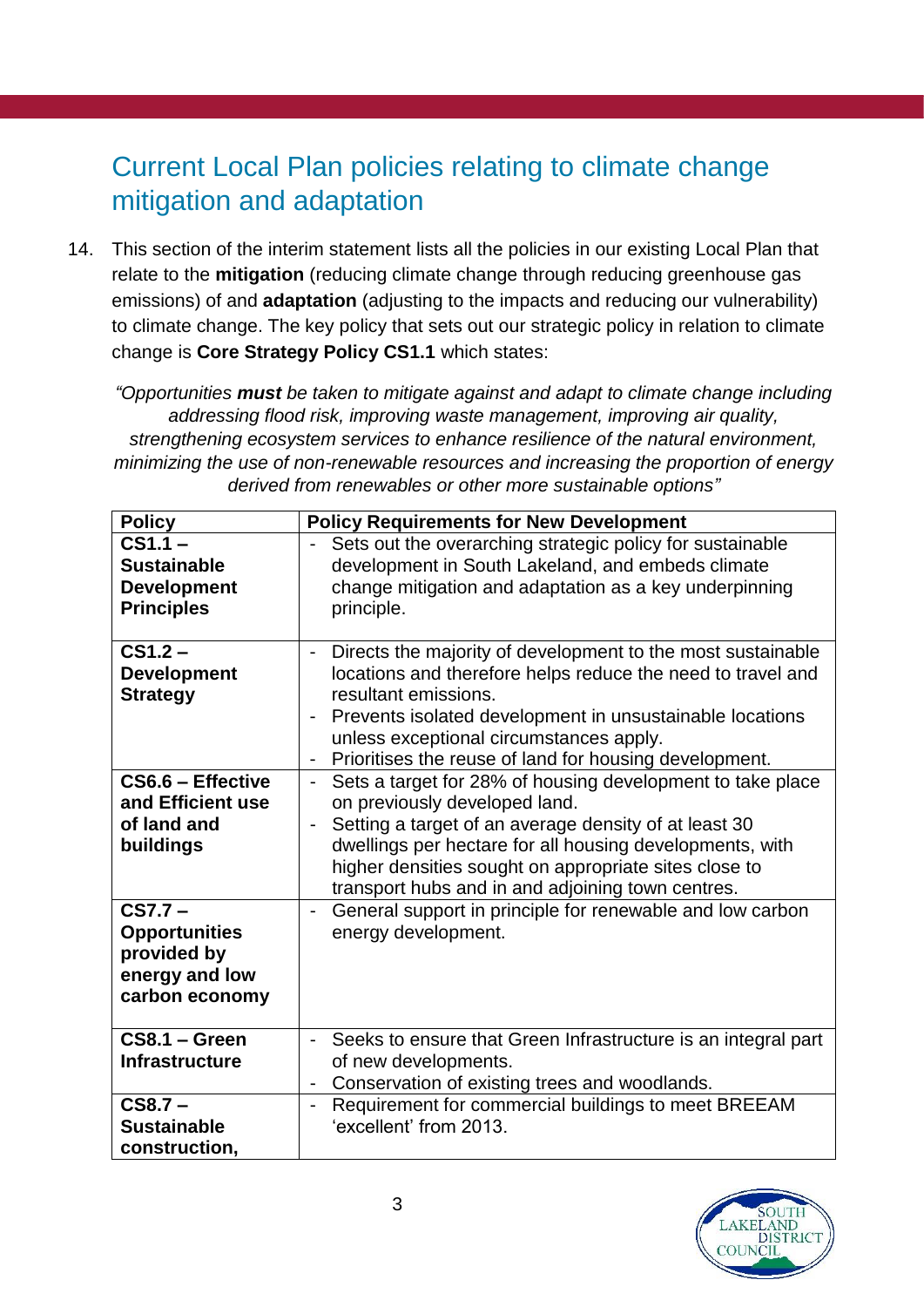| <b>Policy</b>            | <b>Policy Requirements for New Development</b>                                    |  |  |
|--------------------------|-----------------------------------------------------------------------------------|--|--|
| energy efficiency        | Requirement to meet Code for Sustainable Homes in line                            |  |  |
| and renewable            | with Building Regulations (this element now superseded,                           |  |  |
| energy                   | and energy efficiency standards are therefore set solely by                       |  |  |
|                          | <b>Building Regulations at present)</b>                                           |  |  |
|                          | Encouragement for on-site renewable and low carbon                                |  |  |
|                          | energy sources where possible.                                                    |  |  |
|                          | Requirement for Design and Access statements to contain                           |  |  |
|                          | a sustainability statement.                                                       |  |  |
| $CS8.8 -$                | Sets out strategic flood risk policy, embedding principles of<br>$\blacksquare$   |  |  |
| <b>Development and</b>   | sequential and exception tests and sustainable surface                            |  |  |
| <b>Flood Risk</b>        | water management.                                                                 |  |  |
| DM2 - Achieving          | Requires new development to incorporate measures to<br>$\blacksquare$             |  |  |
| <b>Sustainable High</b>  | support and enhance habitat creation and urban greening in                        |  |  |
| <b>Quality Design</b>    | a way that mitigates climate change and responds to its                           |  |  |
|                          | impacts. Suggested measures are set out in footnote 8,                            |  |  |
|                          | and Appendix 1 of the DPD.                                                        |  |  |
|                          | Requires development to promote active travel through its                         |  |  |
|                          | design and layout.                                                                |  |  |
|                          |                                                                                   |  |  |
| <b>DM3 - Historic</b>    | Requires development proposals to preserve and retain                             |  |  |
| <b>Environment</b>       | historic features (i.e. repair over replacement)                                  |  |  |
| DM4 - Green and          | Requires all developments to result in net gains for<br>$\overline{\phantom{a}}$  |  |  |
| <b>Blue</b>              | biodiversity and green and blue infrastructure and                                |  |  |
| Infrastructure,          | demonstrate how the GI will deliver wider requirements and                        |  |  |
| <b>Open Space, Trees</b> | objectives.                                                                       |  |  |
| and Landscaping          |                                                                                   |  |  |
|                          |                                                                                   |  |  |
| DM5 - Rights of          | Requires development to safeguard rights of way, and                              |  |  |
| way and other            | contribute to new pedestrian and cycle routes and green                           |  |  |
| routes providing         | corridors to promote active travel.                                               |  |  |
| pedestrian, cycle        |                                                                                   |  |  |
| and equestrian           |                                                                                   |  |  |
| access                   |                                                                                   |  |  |
|                          |                                                                                   |  |  |
| <b>Policy DM6-</b>       | Sets out detailed flood risk and drainage policy.<br>$\qquad \qquad \blacksquare$ |  |  |
| <b>Flood Risk</b>        | Requires inappropriate development to be located outwith                          |  |  |
| <b>Management and</b>    | flood risk areas.                                                                 |  |  |
| <b>Sustainable</b>       | Requires that climate change impacts are taken into                               |  |  |
| <b>Drainage Systems</b>  | account when considering future flood risk to development.                        |  |  |
| (SuDs)                   | Establishes surface water drainage hierarchy and<br>$\overline{\phantom{0}}$      |  |  |
|                          | adherence to Cumbria Development Design Guide. SuDS                               |  |  |
|                          | designs must include allowances for urban creep and                               |  |  |
|                          | climate change.                                                                   |  |  |
| DM9 - Parking            | Sets out a number of factors to be considered in                                  |  |  |
| provision, new and       | determining appropriate parking provision in new                                  |  |  |
| loss of car parks        |                                                                                   |  |  |

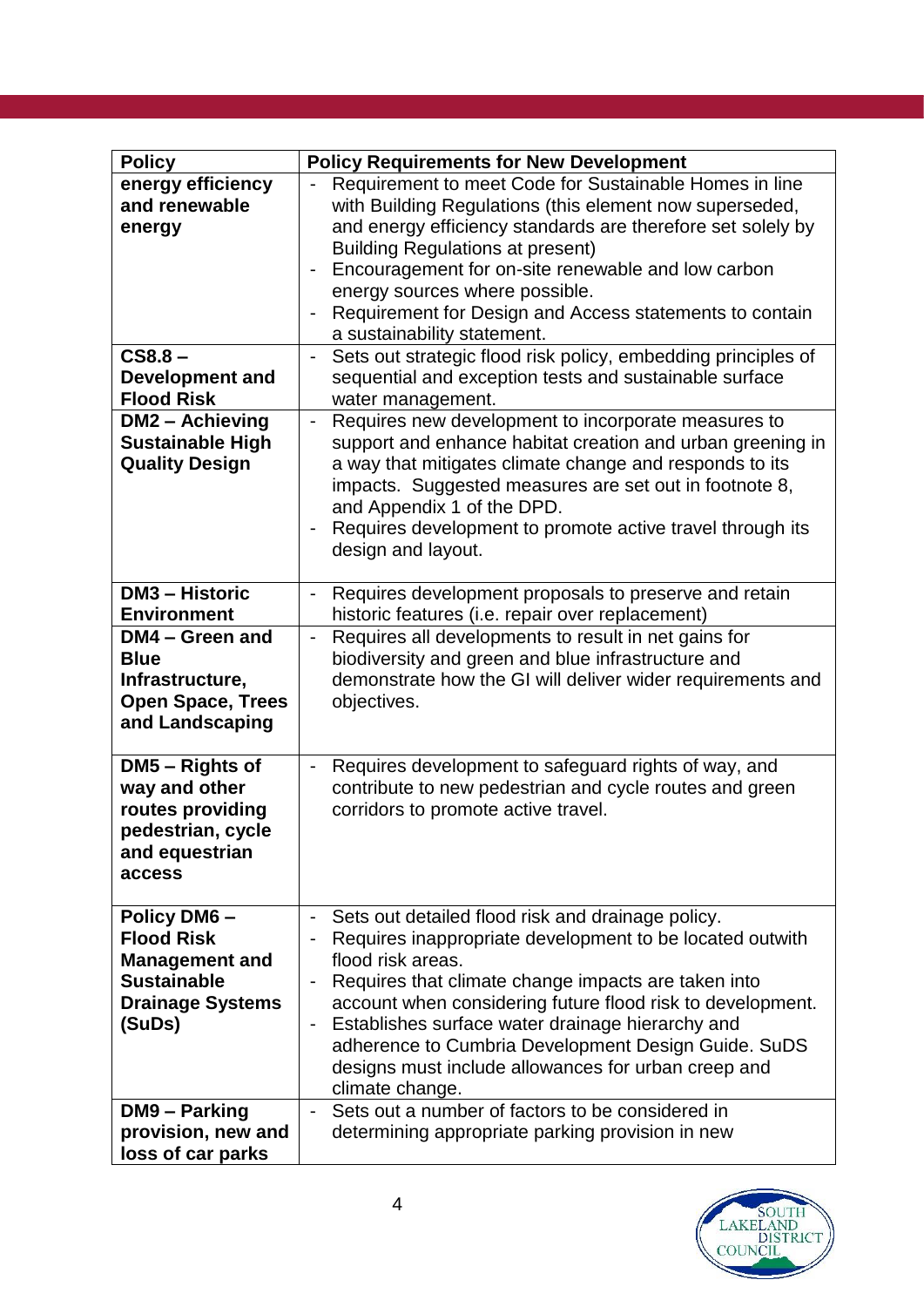| <b>Policy</b>    | <b>Policy Requirements for New Development</b>          |
|------------------|---------------------------------------------------------|
|                  | development, including encouragement of the use of low  |
|                  | emission vehicles.                                      |
| DM21 - Renewable | - A criteria-based policy for determining proposals for |
| and low carbon   | renewable energy development.                           |
| technology       |                                                         |

## Climate Emergency Checklist

- 15. The above section highlights the range of policies in the existing Local Plan that require development proposals to mitigate and adapt to climate change.
- 16. Policy CS8.7 of the Core Strategy already includes a requirement for development proposals to be accompanied by a 'sustainability statement' to be included within the Design and Access Statement. The purpose of the sustainability statement is to include information setting out how the proposed development will contribute to key planning objectives around sustainable development. This requirement is not explicit in the Council's local validation guidance and in practice has not always been required.
- 17. It is therefore not always apparent to those assessing proposals, or to local communities, just how a development proposal has been designed with sustainable development principles in mind, and how the development will mitigate and adapt to climate change.
- 18. It is therefore proposed that the validation checklist is updated to include a **climate emergency checklist**. This will be based on the principle of the sustainability statement required by Policy CS8.7 but it is proposed that rather than being contained within the Design and Access Statement, it should be a separate standalone checklist.

#### Proposed Checklist

- 19. It is proposed that the checklist below will be incorporated into the Council's validation requirements during its forthcoming update. It is proposed that the checklist will be required for the following types of developments:
	- New dwelling houses (including replacement dwellings)
	- New non-residential floorspace
	- New mixed use developments
	- New infrastructure developments
- 20. In the interim period before the checklist is included in the local validation requirements, planning officers will use the checklist as a prompt in assessing

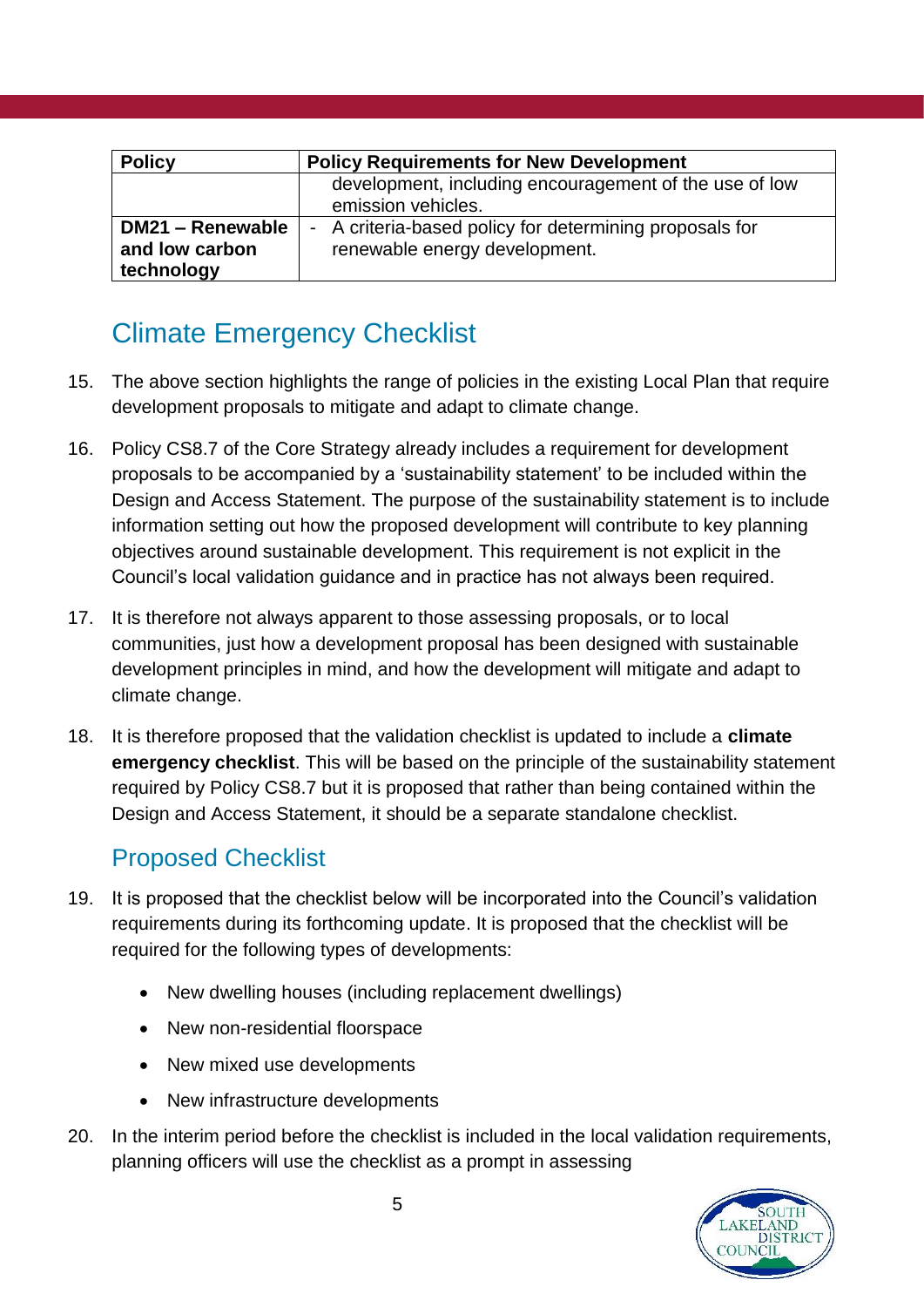development proposals, to ensure that they are considering the climate emergency as a material consideration in assessing proposals. Applicants will be encouraged to use the checklist in advance of its formal introduction, through pre-application discussions.

21. It should be noted that the checklist is not introducing any new requirements, but is asking applicants to demonstrate how they are complying with current policy requirements relating to climate change mitigation and adaptation. The relevant policies for each question in the checklist have been identified, to highlight existing policy requirements in relation to each aspect of the checklist.

| <b>Question</b>                                                                                                                                                                                                                                                                                                                                 | <b>Relevant</b><br><b>Policies</b>                  |
|-------------------------------------------------------------------------------------------------------------------------------------------------------------------------------------------------------------------------------------------------------------------------------------------------------------------------------------------------|-----------------------------------------------------|
| 1. Is the development located and designed in a way that it will enable<br>people to choose sustainable transport modes (walking, cycling,<br>public transport)?                                                                                                                                                                                | CS1.1.<br>DM <sub>5</sub>                           |
| 2. Does the development prioritise the re-use of land and buildings, and<br>use sustainable building materials (taking account of their full<br>lifecycle) and construction methods?                                                                                                                                                            | CS1.1,<br>CS6.6,<br>DM <sub>2</sub>                 |
| 3. Does the development identify opportunities to increase the<br>proportion of energy derived from renewable sources, including<br>opportunities for on-site renewable and low carbon technologies?                                                                                                                                            | CS1.1,<br>DM <sub>2</sub><br>CS7.7,<br><b>DM25</b>  |
| 4. Does the development carefully consider how it will achieve<br>biodiversity net gains and incorporate green/blue infrastructure to<br>mitigate and respond to climate change? (e.g. tree planting to absorb<br>carbon and provide shade from overheating, wetland SuDS features<br>to manage flood risk, green routes for active travel etc) | CS8.1,<br>DM2 DM4,<br>DM <sub>6</sub>               |
| 5. Has the development proposal identified how the development might<br>be at risk from local climate change impacts (e.g. flooding,<br>overheating) and explained how it has been designed in a way to<br>adapt to climate change, increase resilience and protect people from<br>its impacts?                                                 | CS1.1,<br>DM <sub>2</sub> ,<br>DM6,<br><b>CS8.8</b> |
| 6. Does the development promote sustainable waste management,<br>through applying the waste hierarchy, providing sufficient space for<br>recycling facilities and considering a zero waste to landfill approach?                                                                                                                                | DM <sub>2</sub>                                     |
| 7. Does the development's design and layout promote energy<br>conservation? (e.g. through the orientation of properties and<br>construction materials and methods?)                                                                                                                                                                             | DM <sub>2</sub>                                     |
| 8. Does the development include the specific measures listed in<br>Appendix 1 of the Development Management Policies DPD to help<br>respond to the climate emergency? 2                                                                                                                                                                         | DM2 and<br>Appendix<br>1                            |

<sup>&</sup>lt;sup>2</sup> These are reproduced in the appendix of this interim statement for ease of reference.



1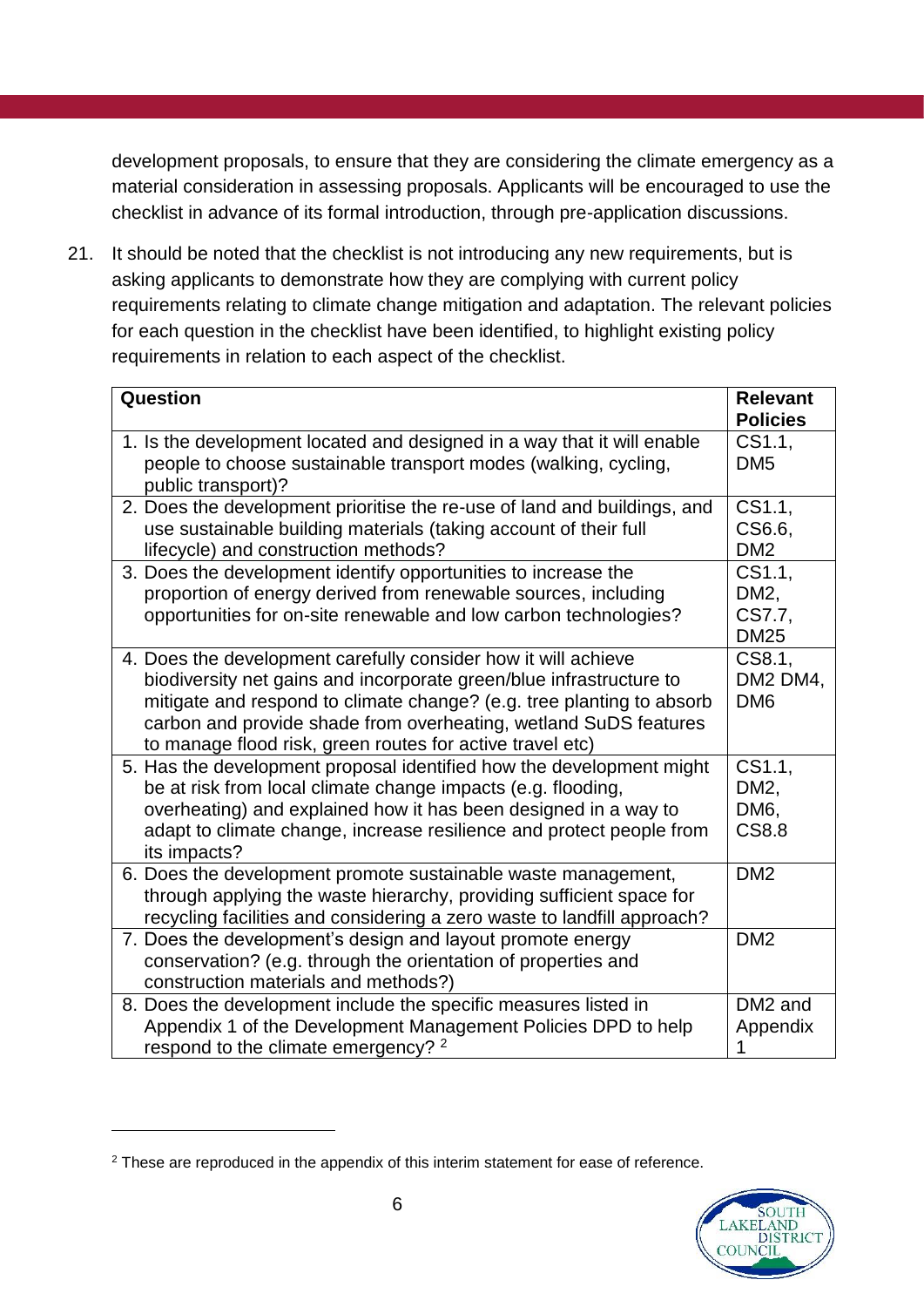#### Looking ahead to the Local Plan Review

- 22. We're currently reviewing the Local Plan, and this provides an important opportunity to ensure that our policies relating to climate change are up to date and will deliver on our net zero targets. Our review will be comprehensive and cover all issues including our overall development strategy as well as more specific policies relating to climate change. In our [recent Issues and Options consultation](https://www.southlakeland.gov.uk/planning-and-building/south-lakeland-local-plan/local-plan-review/2021-issues-and-options-and-second-call-for-sites/) we sought views on the following specific policy areas relating to climate change in 'Theme 1' of the consultation document:
	- Whether to introduce higher local standards in relation to reducing carbon emissions from new buildings, or whether to just rely on the government's proposed Future Homes Standard and increases to Building Regulations.
	- Whether to strengthen existing policies around sustainable design and construction (i.e. require rather than encourage) and whether to produce extra guidance for developers on this topic e.g. an SPD.
	- Whether to map suitable areas for renewable energy (e.g. solar, wind) to provide a more proactive and positive local policy approach, Also to ensure that appropriate smaller scale onshore wind energy proposals do not continue to be prevented by national policy.
	- Whether to introduce a new policy to encourage our landscapes to be used to help manage and adapt to climate change (for example identifying land for flood risk management purposes or habitat improvements).
	- Intention to update flood risk evidence to help increase understanding of future flood risk taking into account climate change impacts<sup>3</sup>.
- 23. Over the coming months we will be reviewing feedback from the consultation, undertaking further engagement with stakeholders and commissioning further evidence to support climate change policy development. We will consult on draft policies as part of our draft Local Plan consultation in early 2023.

<sup>&</sup>lt;sup>3</sup> An updated Strategic Flood Risk Assessment (SFRA) has been commissioned but is currently on hold as we await finalised updated flood model outlines from the Environment Agency which will include climate change allowances.



1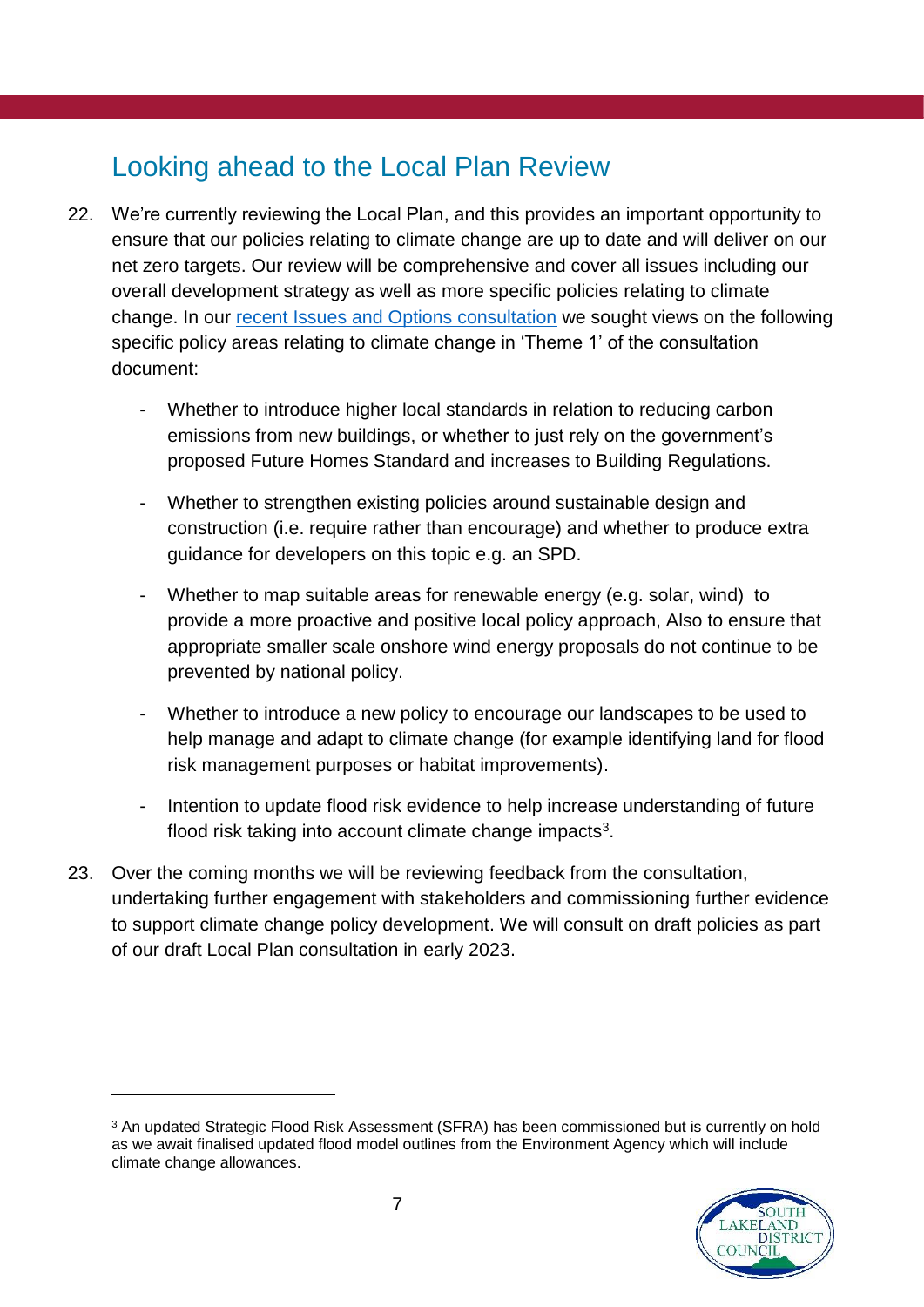## Further Information

- 24. The Climate Crisis [A Guide for Local Authorities on Planning for Climate Change](https://tcpa.org.uk/resources/the-climate-crisis-a-guide-for-local-authorities-on-planning-for-climate-change/) (3rd edition published October 2021). In particular see Section 4: Development Management.
- 25. [TCPA Climate Change Webinars and Videos](https://tcpa.org.uk/collection/climate-webinars/)